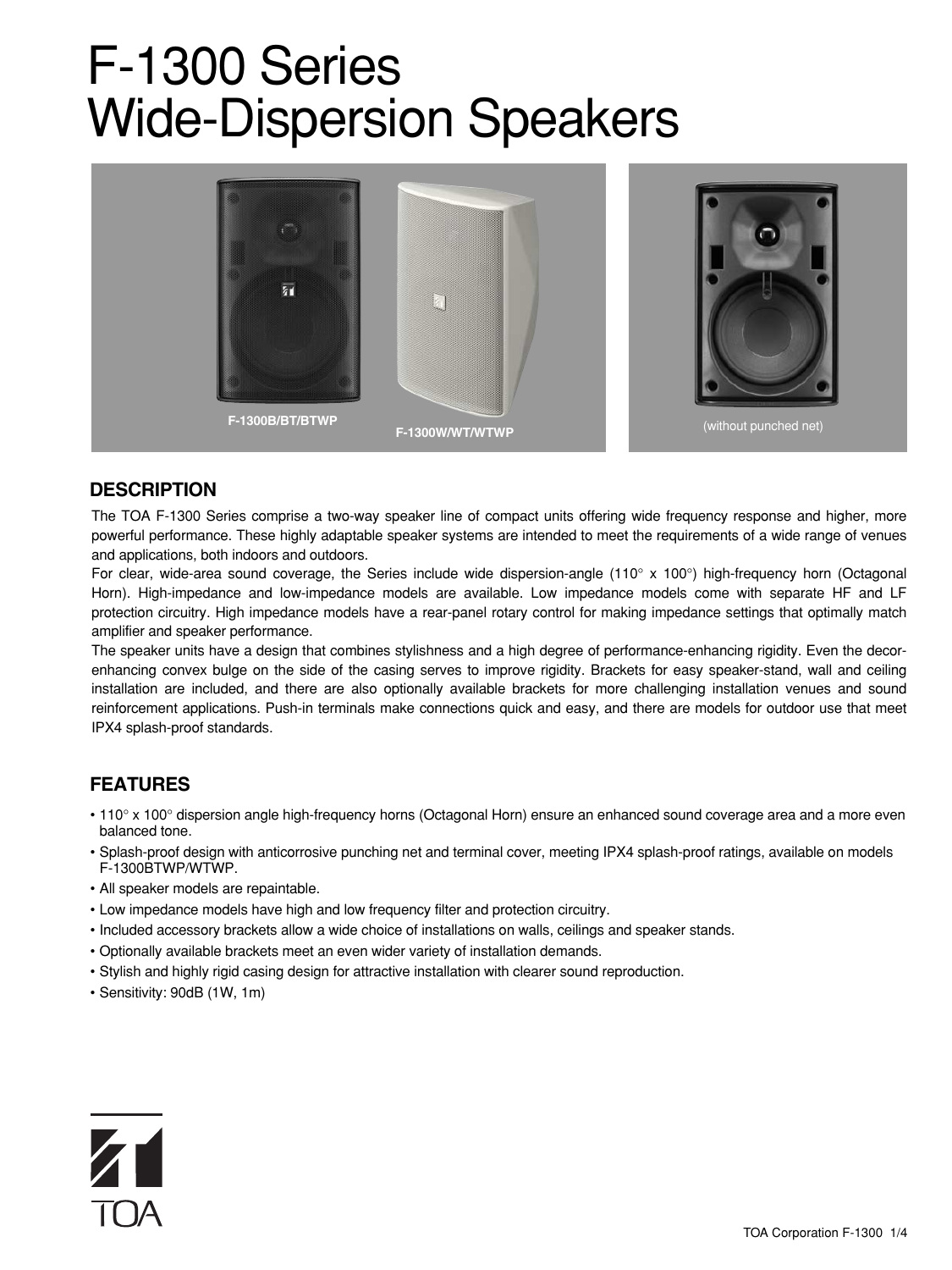

## **WALL BRACKET AND JOINT BRACKET MOUNTING**

Vertical installation Horizontal: Max. 75°, Vertical: Max. 45° downward Horizontal installation

Horizontal: Max. 49°, Vertical: Max. 45° downward







## **SPECIFICATIONS**

| <b>Model No.</b>               | F-1300B                                                                                                                                                                                                                                                                          | F-1300W                                                                                                                                                                                                            | F-1300BT                                                                                                                                                                                                            | F-1300WT                                                                                                                                                                                                                                                                                                                                        | F-1300BTWP*                                                                                                                                                                                                             | F-1300WTWP*                                                                                                                                                                                                             |
|--------------------------------|----------------------------------------------------------------------------------------------------------------------------------------------------------------------------------------------------------------------------------------------------------------------------------|--------------------------------------------------------------------------------------------------------------------------------------------------------------------------------------------------------------------|---------------------------------------------------------------------------------------------------------------------------------------------------------------------------------------------------------------------|-------------------------------------------------------------------------------------------------------------------------------------------------------------------------------------------------------------------------------------------------------------------------------------------------------------------------------------------------|-------------------------------------------------------------------------------------------------------------------------------------------------------------------------------------------------------------------------|-------------------------------------------------------------------------------------------------------------------------------------------------------------------------------------------------------------------------|
| <b>Enclosure Type</b>          | Bass-reflex type                                                                                                                                                                                                                                                                 |                                                                                                                                                                                                                    |                                                                                                                                                                                                                     |                                                                                                                                                                                                                                                                                                                                                 |                                                                                                                                                                                                                         |                                                                                                                                                                                                                         |
| <b>Power Handling Capacity</b> | 50 W (continuous pink noise)<br>150 W (continuous program)                                                                                                                                                                                                                       |                                                                                                                                                                                                                    |                                                                                                                                                                                                                     |                                                                                                                                                                                                                                                                                                                                                 |                                                                                                                                                                                                                         |                                                                                                                                                                                                                         |
| <b>Rated Input</b>             |                                                                                                                                                                                                                                                                                  |                                                                                                                                                                                                                    | 30 W                                                                                                                                                                                                                |                                                                                                                                                                                                                                                                                                                                                 |                                                                                                                                                                                                                         |                                                                                                                                                                                                                         |
| <b>Rated Impedance</b>         |                                                                                                                                                                                                                                                                                  | $8\,\Omega$                                                                                                                                                                                                        | 100V line: $330\Omega$ (30W), 1 k $\Omega$ (10W), 3.3 k $\Omega$ (3W), 10 k $\Omega$ (1W)<br>70V line: 170Ω (30W), 330Ω (15W), 1 kΩ (5W), 3.3 kΩ (1.5W), 10 kΩ (0.5W)                                               |                                                                                                                                                                                                                                                                                                                                                 |                                                                                                                                                                                                                         |                                                                                                                                                                                                                         |
| <b>Sensitivity</b>             | 90 dB (1W, 1m) at installation in 1/2 free sound field                                                                                                                                                                                                                           |                                                                                                                                                                                                                    |                                                                                                                                                                                                                     |                                                                                                                                                                                                                                                                                                                                                 |                                                                                                                                                                                                                         |                                                                                                                                                                                                                         |
| <b>Frequency Response</b>      | $80 - 20,000$ Hz, -10 dB at installation in 1/2 free sound field                                                                                                                                                                                                                 |                                                                                                                                                                                                                    |                                                                                                                                                                                                                     |                                                                                                                                                                                                                                                                                                                                                 |                                                                                                                                                                                                                         |                                                                                                                                                                                                                         |
| <b>Crossover Frequency</b>     | $2$ kHz                                                                                                                                                                                                                                                                          |                                                                                                                                                                                                                    |                                                                                                                                                                                                                     |                                                                                                                                                                                                                                                                                                                                                 |                                                                                                                                                                                                                         |                                                                                                                                                                                                                         |
| <b>Directivity Angle</b>       | Horizontal: 110°, Vertical: 100°                                                                                                                                                                                                                                                 |                                                                                                                                                                                                                    |                                                                                                                                                                                                                     |                                                                                                                                                                                                                                                                                                                                                 |                                                                                                                                                                                                                         |                                                                                                                                                                                                                         |
| <b>Speaker Component</b>       | Low frequency: 13 cm (5") cone-type<br>High frequency: 25 mm (1") dome tweeter                                                                                                                                                                                                   |                                                                                                                                                                                                                    |                                                                                                                                                                                                                     |                                                                                                                                                                                                                                                                                                                                                 |                                                                                                                                                                                                                         |                                                                                                                                                                                                                         |
| <b>Input Terminal</b>          | Push-in terminal                                                                                                                                                                                                                                                                 |                                                                                                                                                                                                                    |                                                                                                                                                                                                                     |                                                                                                                                                                                                                                                                                                                                                 |                                                                                                                                                                                                                         |                                                                                                                                                                                                                         |
| <b>Water Protection</b>        |                                                                                                                                                                                                                                                                                  |                                                                                                                                                                                                                    |                                                                                                                                                                                                                     |                                                                                                                                                                                                                                                                                                                                                 | IPX4                                                                                                                                                                                                                    |                                                                                                                                                                                                                         |
| <b>Operating Temperature</b>   |                                                                                                                                                                                                                                                                                  |                                                                                                                                                                                                                    |                                                                                                                                                                                                                     |                                                                                                                                                                                                                                                                                                                                                 | -10°C to +50°C (14°F to 122°F)                                                                                                                                                                                          |                                                                                                                                                                                                                         |
| <b>Finish</b>                  | Enclosure: HIPS resin, black<br>Punched net: Surface-treated<br>steel plate, black, paint<br>Joint bracket, wall bracket:<br>Steel plate, t1.6, black, paint<br>Speaker bracket: Die-cast<br>aluminum, black, paint                                                              | Enclosure: HIPS resin, white<br>Punched net: Surface-treated<br>steel plate, white, paint<br>Joint bracket, wall bracket:<br>Steel plate, t1.6, white paint<br>Speaker bracket: Die-cast<br>aluminum, white, paint | Enclosure: HIPS resin, black<br>Punched net: Surface-treated<br>steel plate, black, paint<br>Joint bracket, wall bracket:<br>Steel plate, t1.6, black, paint<br>Speaker bracket: Die-cast<br>aluminum, black, paint | Enclosure: HIPS resin, white<br>Punched net: Surface-treated<br>steel plate, white, paint<br>Joint bracket, wall bracket:<br>Steel plate, t1.6, white, paint<br>Speaker bracket: Die-cast<br>aluminum, white, paint                                                                                                                             | Enclosure: HIPS resin, black<br>Punched net: Surface-treated<br>steel plate, black, anticorrosive paint<br>Joint bracket, wall bracket:<br>Stainless steel, t1.5<br>Speaker bracket: Die-cast<br>aluminum, black, paint | Enclosure: HIPS resin, white<br>Punched net: Surface-treated<br>steel plate, white, anticorrosive paint<br>Joint bracket, wall bracket:<br>Stainless steel, t1.5<br>Speaker bracket: Die-cast<br>aluminum, white, paint |
| <b>Dimensions</b>              | 162 (W) $\times$ 250 (H) $\times$ 161 (D) mm (6.38" $\times$ 9.84" $\times$ 6.34")                                                                                                                                                                                               |                                                                                                                                                                                                                    |                                                                                                                                                                                                                     |                                                                                                                                                                                                                                                                                                                                                 |                                                                                                                                                                                                                         |                                                                                                                                                                                                                         |
| Weight                         | 3.1 kg (6.83 lb) (including the supplied brackets)<br>3.6 kg (7.94 lb) (including the supplied brackets)                                                                                                                                                                         |                                                                                                                                                                                                                    |                                                                                                                                                                                                                     |                                                                                                                                                                                                                                                                                                                                                 |                                                                                                                                                                                                                         |                                                                                                                                                                                                                         |
| <b>Accessories</b>             | Speaker bracket $\times$ 1, Joint bracket $\times$ 1, Wall bracket $\times$ 1, Fixing bolt M5 x 60 $\times$ 1,<br>Hexagon bolt M6 $\times$ 12 (with plain washer and spring washer) $\times$ 2.<br>Machine screw M5 $\times$ 20 (with plain washer and spring washer) $\times$ 2 |                                                                                                                                                                                                                    |                                                                                                                                                                                                                     | Speaker bracket $\times$ 1, Joint bracket $\times$ 1, Wall bracket $\times$ 1, Fixing bolt M5 x 60 $\times$ 1,<br>Hexagon bolt M6 $\times$ 12 (with plain washer and spring washer) $\times$ 2.<br>Machine screw M5 $\times$ 20 (with plain washer and spring washer) $\times$ 2,<br>Terminal cover $\times$ 1, Tapping screw 4 x 12 $\times$ 4 |                                                                                                                                                                                                                         |                                                                                                                                                                                                                         |
| <b>Option</b>                  | Board hanger bracket: HY-BH10B<br>Ceiling mount bracket: HY-CM10B<br>Cluster bracket: HY-CL10B<br>Speaker stand: ST-16A                                                                                                                                                          | Board hanger bracket: HY-BH10B<br>Ceiling mount bracket: HY-CM10W<br>Cluster bracket: HY-CL10B<br>Speaker stand: ST-16A                                                                                            | Board hanger bracket: HY-BH10B<br>Ceiling mount bracket: HY-CM10B<br>Cluster bracket: HY-CL10B<br>Speaker stand: ST-16A                                                                                             | Board hanger bracket: HY-BH10B<br>Ceiling mount bracket: HY-CM10W<br>Cluster bracket: HY-CL10B<br>Speaker stand: ST-16A                                                                                                                                                                                                                         | Speaker mount bracket: YS-60B                                                                                                                                                                                           |                                                                                                                                                                                                                         |
| <b>Recommended Subwoofer</b>   | FB-100, FB-120B/120W (indoor use only)                                                                                                                                                                                                                                           |                                                                                                                                                                                                                    |                                                                                                                                                                                                                     |                                                                                                                                                                                                                                                                                                                                                 |                                                                                                                                                                                                                         |                                                                                                                                                                                                                         |

\* Note: Avoid installing the speaker in locations close to the seashore or in indoor swimming facilities.

Tapping screw 4 x 12 (accessory)



**Notes** • For the speaker cable, use a cable with a diameter of 6 – 10 mm, which will fit the cable bushing.

• To ensure waterproof capabilities, firmly mount the terminal cover to the speaker and tighten the bushing on the cover.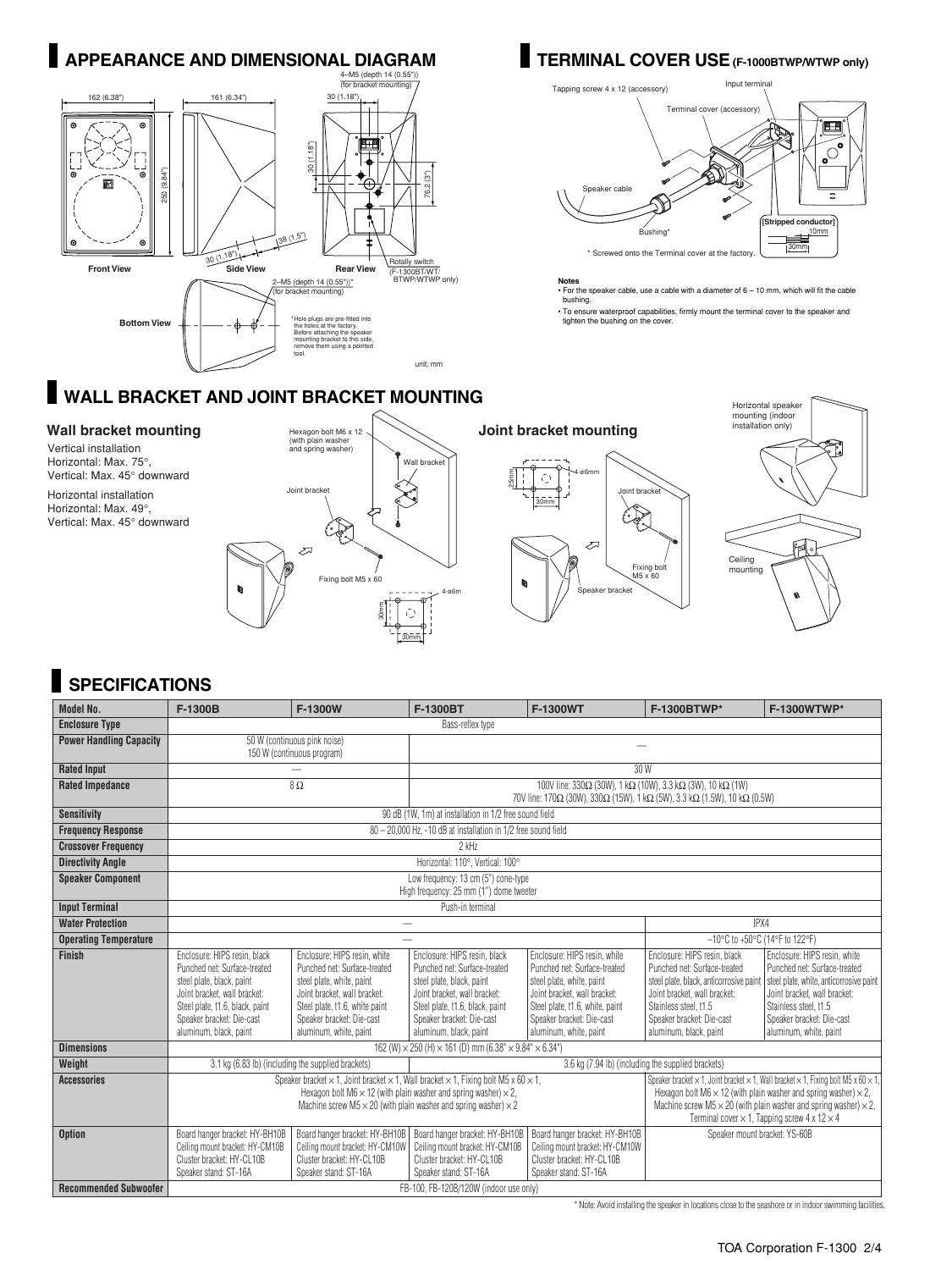## **CHARACTERISTIC DIAGRAMS**

#### **Polar Response**



#### **SPL vs. Frequency**



#### **Phase vs. Frequency**



Frequency (Hz)

### **Impedance vs. Frequency**



#### **Beamwidth vs. Frequency**



## **ARCHITECTURAL AND ENGINEERING SPECIFICATIONS**

#### **F-1300B / F-1300W**

The speaker shall be a two-way bass reflex enclosure suitable for ceiling or wall mounting. The low frequency component shall be a 13 cm (5") cone-type woofer. The high frequency component shall be a 25 mm (1") dome tweeter. For clear, wide-area sound coverage, the speaker shall be  $110^{\circ}$  (H)  $\times$  100 $^{\circ}$  (V) wide dispersionangle high frequency horn.

The speaker shall come with separate HF and LF protection circuitry.

The speaker shall be rated at 8 ohms. The sensitivity at a distance of 1m with a 1W input level applied shall be 90 dB. The rated power handling shall be 50 W continuous pink noise and 150 W continuous program. The speaker shall have a frequency response of 80 to 20 kHz.

The speaker enclosure shall be constructed of HIPS resin. The speaker shall be available in white or black, and also be repaintable. The grille shall be a surfacetreated steel plate. Brackets for speaker stand, wall and ceiling installation shall be included. There shall be also optionally available brackets for more demanding installations.

The unit shall be compact and lightweight with dimensions of  $162 \times 250 \times 161$  mm (6.38"  $\times$  9.84"  $\times$ 6.34") and a weight of 3.1 kg (6.83 lbs).

The speaker shall be a TOA model F-1300B/F-1300W. The board hanger bracket shall be the HY-BH10B.

The ceiling mount bracket shall be the HY-CM10B/ HY-CM10W. The cluster bracket shall be the HY-CL10B.

The subwoofer shall be the FB-100 or FB-120B/120W.

#### **F-1300BT / F-1300WT**

The speaker shall be a two-way bass reflex enclosure suitable for ceiling or wall mounting. The low frequency component shall be a 13 cm (5") cone-type woofer. The high frequency component shall be a 25 mm (1") dome tweeter. For clear, wide-area sound coverage, the speaker shall be  $110^{\circ}$  (H)  $\times$  100 $^{\circ}$  (V) wide dispersionangle high frequency horn.

The rated input shall be 30 W. The speaker shall include a transformer having multiple taps (1 W, 3 W, 10 W, 30 W at 100 V and 0.5 W, 1.5 W, 5 W, 15 W, 30 W at 70 V) adjustable via the rear of the enclosure. The sensitivity at a distance of 1 m with 1 W of input level applied shall be 90 dB. The speaker shall have a frequency response from 80 to 20k Hz.

The speaker enclosure shall be constructed of HIPS resin. The speaker shall be available in white or black, and also be repaintable. The grille shall be a surfacetreated steel plate. Brackets for speaker stand, wall and ceiling installation shall be included. There shall be also optionally available brackets for more demanding installations.

The unit shall be compact and lightweight with dimensions of  $162 \times 250 \times 161$  mm (6.38"  $\times$  9.84"  $\times$ 

6.34") and a weight of 3.6 kg (7.94 lb). The speaker shall be a TOA model F-1300BT/ F-1300WT.

The board hanger bracket shall be the HY-BH10B. The ceiling mount bracket shall be the HY-CM10B/ HY-CM10W.

The cluster bracket shall be the HY-CL10B. The subwoofer shall be the FB-100 or FB-120B/120W.

#### **F-1300BTWP / F-1300WTWP**

The speaker shall be a two-way bass reflex enclosure suitable for ceiling or wall mounting. The low frequency component shall be a 13 cm (5") cone-type woofer. The high frequency component shall be a 25 mm (1") dome tweeter. For clear, wide-area sound coverage, the speaker shall be 110 $^{\circ}$  (H)  $\times$  100 $^{\circ}$  (V) wide dispersionangle high frequency horn.

The rated input shall be 30 W. The speaker shall include a transformer having multiple taps (1 W, 3 W, 10 W, 30 W at 100 V and 0.5 W, 1.5 W, 5 W, 15 W, 30 W at 70 V) adjustable via the rear of the enclosure. The sensitivity at a distance of 1 m with 1 W of input level applied shall be 90 dB. The speaker shall have a frequency response from 80 to 20k Hz.

The speaker enclosure shall be constructed of HIPS resin. The speaker shall have a IEC 529 splash-proof rating of IPX4. The speaker shall have an operating temperature of -10° C to +50° C (14° F to 122° F). The speaker shall be available in white or black, and also be repaintable. The grille shall be a punched net, surface-treated steel plate with anticorrosive paint. Brackets for speaker stand, wall and ceiling installation shall be included.

There shall be also optionally available pole mount bracket. The unit shall be compact and lightweight with dimensions of  $162 \times 250 \times 161$  mm (6.38"  $\times$  9.84"  $\times$ 6.34") and a weight of 3.6 kg (7.94 lbs).

The speaker shall be a TOA model F-1300BTWP/ F-1300WTWP.

The pole mount bracket shall be the YS-60B.